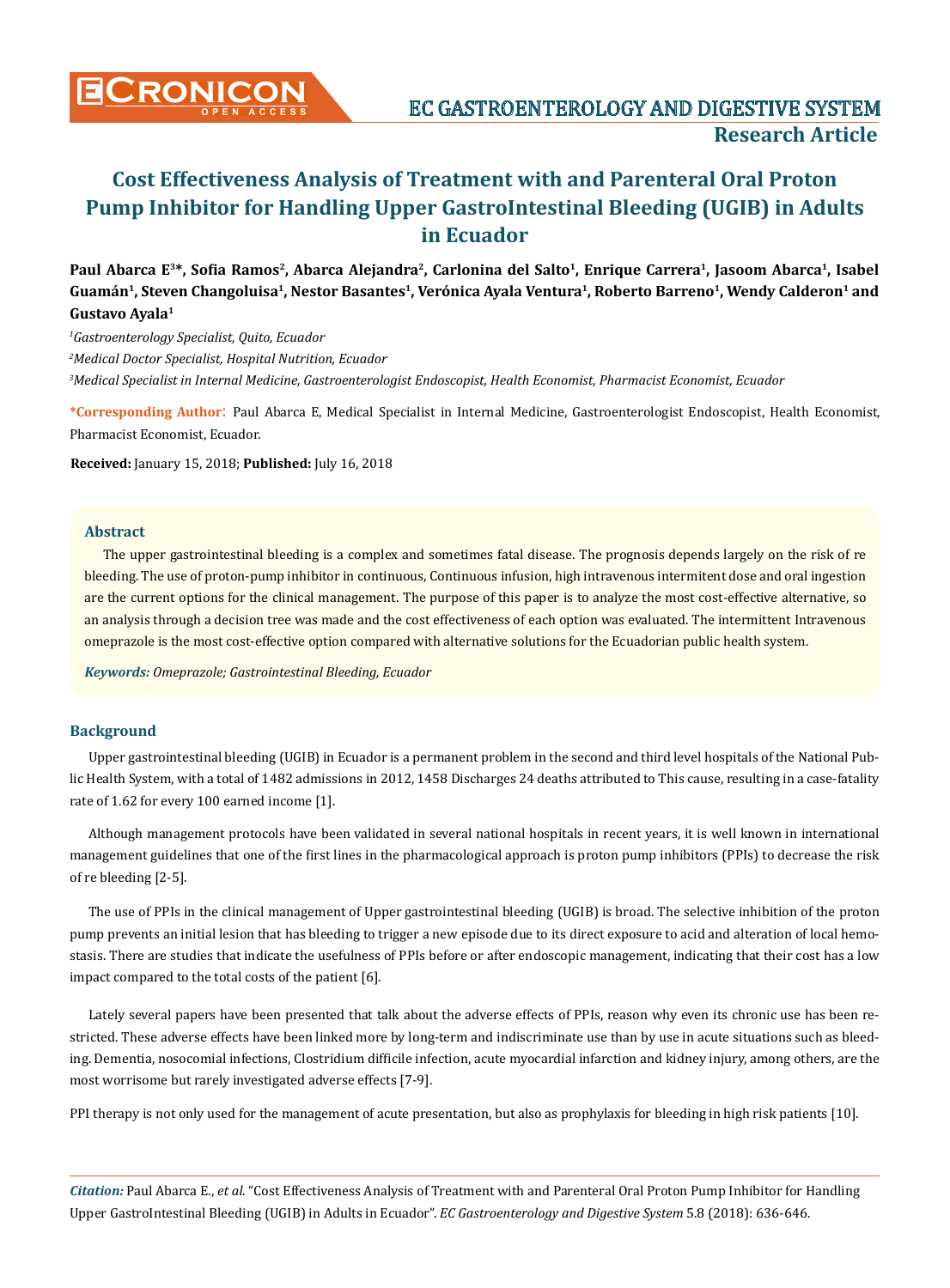Despite knowing its usefulness in the management of upper gastrointestinal bleeding, it should be Clarified that its use should be limited to the management or prevention of bleeding (on the Treitz angle) because when we talk about the midgut it has been shown to be deleterious for the intestinal mucosa and even more so when they are used with NSAIDs, which is why the PPI was started [11].

In Ecuador, several types of PPI are available, including omeprazole, esomeprazole pantoprazole, dexlansoprazole etc. The national health system has established Omeprazol as the only PPI for in-hospital management both enterally and parenterally [12].

Despite this consensus in management, the health system purchases medicines from different laboratories, which fluctuate significantly in prices up to 500% depending on their presentation or distribution [13].

Currently in Ecuador, two types of therapies are used for the management of patients with high acute digestive bleeding. The first involves the infusion of omeprazole at doses of 8 mg/h for 72h followed by oral therapy in high doses, 40 mg every 12h, to complete 30 days, as a cut for prognostic assessment. Another of the therapeutic options used in the country without distinction is the use of omeprazole parenterally, but in intermittent doses, i.e. high doses of 40 mg every 12 hours, without the use of an infusion pump.

Previous meta analyzes have failed to demonstrate the prognostic superiority in administering PPIs in continuous parenteral infusion at high doses (8 mg/h), compared with intermittent doses (40 mg  $c/12h$ ), noting even that this difference is a determining factor in the use of Hospital resources and their costs [14-16].

It should be mentioned that orally omeprazole, 40 mg every 12 hours, has much lower costs than parenteral, in addition several studies suggest that it can be used even in cases of digestive bleeding due to peptic ulcer to prevent re-bleeding [17,18]. Although the parenteral route is still indicated, in cases where this is not available, the enteral route at high doses of 40 mg c/12h can be used. Reviews point out that the use of oral PPI is an equally effective alternative to the parenteral route [19]. The use of H2 antagonists to prevent re bleeding has yielded mixed results, which is why they are not taken into account in this analysis [20].

#### **Objectives of the Work**

The general objective of the work is the cost effectiveness analysis of the continuous infusion scheme of PPI approved by the of Ministry Public Health (MSP), with intermittent parenteral dose schemes and high oral doses, followed by the enteral administration of PPIs (omeprazole), for the prevention of re digestive bleeding due to peptic ulcer in 30 days [21].

The specific objectives, due to their high variability in cost, are the analysis of intermittent doses with continuous doses, as well as oral doses to prevent re-bleeding in patients admitted due to high-acute digestive bleeding.

In addition, we want to assess the total cost of therapies as the parenteral route at high doses and oral high doses of 40 mg  $c/12$ h.

As a hypothesis, it has been suggested that the use of a parenteral intermittent scheme is more cost effective in relation to a continuous high dose schedule and that the use of oral PPI is also cost effective with respect to both parenteral routes.

#### **Material and Method**

Patients with a high risk of rebleeding were taken into account in hospitals of second and third level of public attention, either with evidence of active bleeding, visible vessel or adhered clot, since other types of injuries are at low risk and they would not benefit from administration of omeprazole parenterally (Table 1) [14].

*Citation:* Paul Abarca E., *et al*. "Cost Effectiveness Analysis of Treatment with and Parenteral Oral Proton Pump Inhibitor for Handling Upper GastroIntestinal Bleeding (UGIB) in Adults in Ecuador". *EC Gastroenterology and Digestive System* 5.8 (2018): 636-646.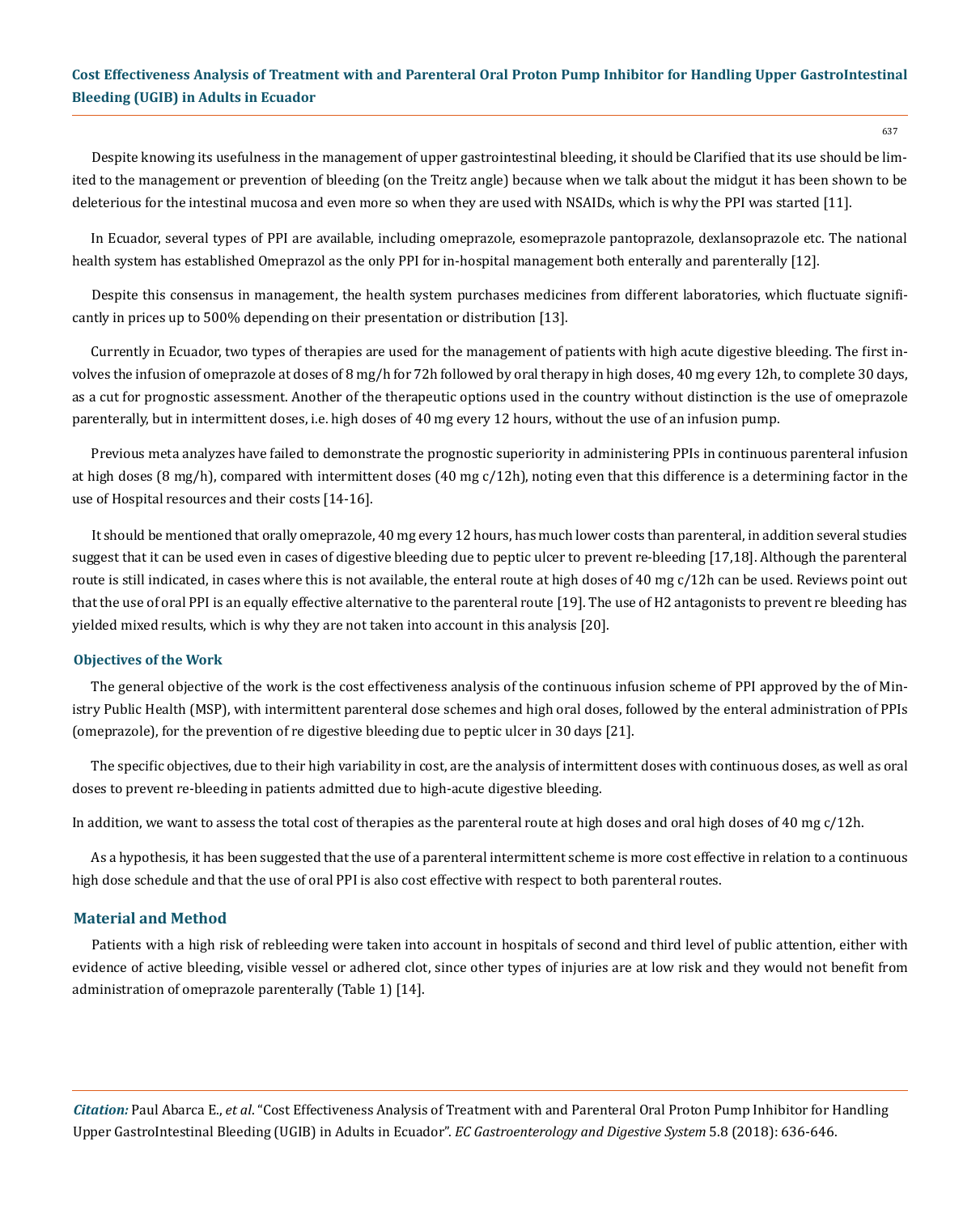| Stigma of bleeding                        | <b>Probability of rebleeding</b> |  |  |
|-------------------------------------------|----------------------------------|--|--|
| Active bleeding to "squirt" or "drooling" | $67 - 95\%$                      |  |  |
| Visible vessel not bleeding               | $22 - 55%$                       |  |  |
| Reddish clot                              | $15 - 30%$                       |  |  |

*Table 1: Risk of bleeding according to endoscopic findings (Forrest scale).*

The complications associated with the use of omeprazole have been excluded because those described in the literature are only associated with chronic use.

When referring to the management of an acute pathology, a decision tree model adopting the perspective of the public health funder is used. No discount rates have been applied for the short time horizon of the study.

A simulation was carried out with 1000 patients in each of the branches of the model. The percentages of patients with high risk of re bleeding (> 15%, according to the Forrest scale [22]), the complications associated with the lack of response to treatment, the need for surgery, as well as the percentage of re-bleeding to 30 days were taken from existing international literature.

A search was made of the transition rates between the different proposed states and it was transformed to probabilities. Also, in cases where Odds Ratio (OR) was available, an adjusted OR was used to evaluate the transitions (Figure 1). It should be emphasized that the same odds of rebleeding were used for the intermittent omeprazole and infusion groups since the literature does not indicate clear differences between the two [23-27] but not for the use of oral omeprazole [28], where information is scarcer. In addition, the same literature indicates that the probability of surgical intervention in patients receiving intermittent or infused omeprazole is the same, so the assumed probability for both arms was similar (Figure 1).



*Citation:* Paul Abarca E., *et al*. "Cost Effectiveness Analysis of Treatment with and Parenteral Oral Proton Pump Inhibitor for Handling Upper GastroIntestinal Bleeding (UGIB) in Adults in Ecuador". *EC Gastroenterology and Digestive System* 5.8 (2018): 636-646.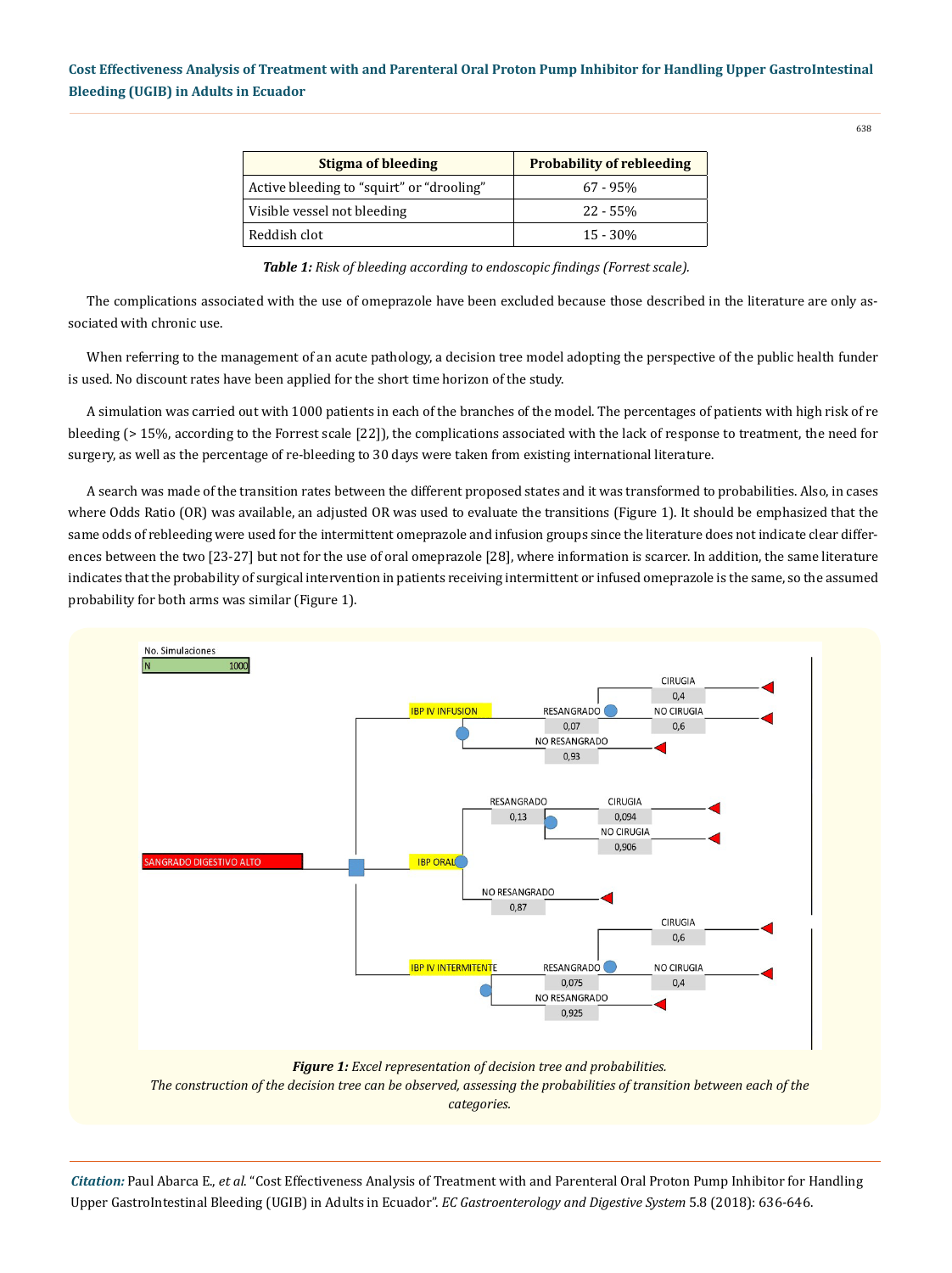639

In the elaboration of the reference prices, the national basic chart of medicines will be used, as well as the data of the report of the National Council of Pricing of Ecuador of the year 2014. The prices adopted in this model are presented in table 2.

| <b>Resource</b>                                                                                 | $Cost (USD)*$ |  |
|-------------------------------------------------------------------------------------------------|---------------|--|
| Cost per Daily cost day of hospitalization<br>- Includes supplies, physicians and hotels (USD)* | 117.24        |  |
| High digestive endoscopy cost                                                                   | 86            |  |
| Oral omeprazole cost                                                                            | 2.13          |  |
| Omeprazole parenteral - intravenoso                                                             | 4.46          |  |
| Surgical procedure<br>- Operator, surgeon                                                       | 149.72        |  |

*Table 2: Average cost of resources used by patient.*

*\*: Average cost Adjusted to the year 2014 in US dollars (USD) Unit price.*

The costs of each of the resources used were adjusted for 2014, taking into account the costs that apply to the public sector of the population. For hospitalization costs, an average between the costs of an intermediate care unit and the general ward has been used since the patients are managed indistinctly in both.

In addition, the costs generated by the emergency department to homogenize cases are not included in the costs, as there are several times patients hospitalized directly from the outpatient clinic, avoiding these initial costs.

In the costs for each of the branches, the price per day of hospitalization was included, which includes the average medical supplies in addition to the visit by the specialist and hospital expenses, the initial cost of an upper digestive endoscopy and in the respective branches the price of omeprazole according to its administration scheme, in addition to the costs of a single surgical procedure (artery ligation, vagotomy, pyloroplasty), including fees and operating time with anesthesia. It should be noted that the price system in the country does not differentiate the types of endoscopic procedures performed during bleeding. In each of the branches, the 30-day costs of using oral omeprazole as complement therapy were also included after deciding on ambulatory follow-up. In the cases of re-bleeding costs, a hospital stay was also assumed, which lasted 5 more days, adding a second endoscopic procedure (second look). All the indicated costs were adjusted to the probability of each branch of presenting the simulated event.

In the decision tree the years of life gained (AVG) due to the use of omeprazole were not taken into account since in the literature it does not mention that the use of them decreases the mortality associated with SDA, but if the risk of re bleeding [29-31].

In the calculation of years of life adjusted for quality, as there were no adverse effects associated with short-term medication, the disutility associated with them was not calculated and it is estimated that they have quality of life indexes between 0.68 and 0.75 [32]. These data are assumed to be true since in our environment data on quality of life are not available in patients with digestive bleeding. The model has attributed a quality of life of 0.75 for a first episode of and 0.68 for a clinical-based re-bleeding such as pain, fatigue, asthenia and emotional damage developed with tools such as the EQ-5D HRQoL for a cohort of the 28 days of the bleeding episode. For the calculation of the QALYs, the number of patients that complete each branch was used due to the probability of the event in the decision tree along with the quality of life indexes attributed to them.

In the absence of a uniform agreement in Ecuador on the scheme of omeprazole to be used, it was decided to compare both the scheme in intermittent doses, in doses of infusion for 72h and the use of oral omeprazole.

In order to carry out the modeling, intermittent omeprazole therapy has been used as a comparator since it is one of the standardized procedures in the country. Then the decision tree was elaborated to compare the other two schemes. Subsequently, the costs for each of the branches have been calculated, including the cases of rebleeding, as well as the QALYs resulting from them, and both oral omeprazole and omeprazole have been compared in infusion to relate the most cost effective alternative.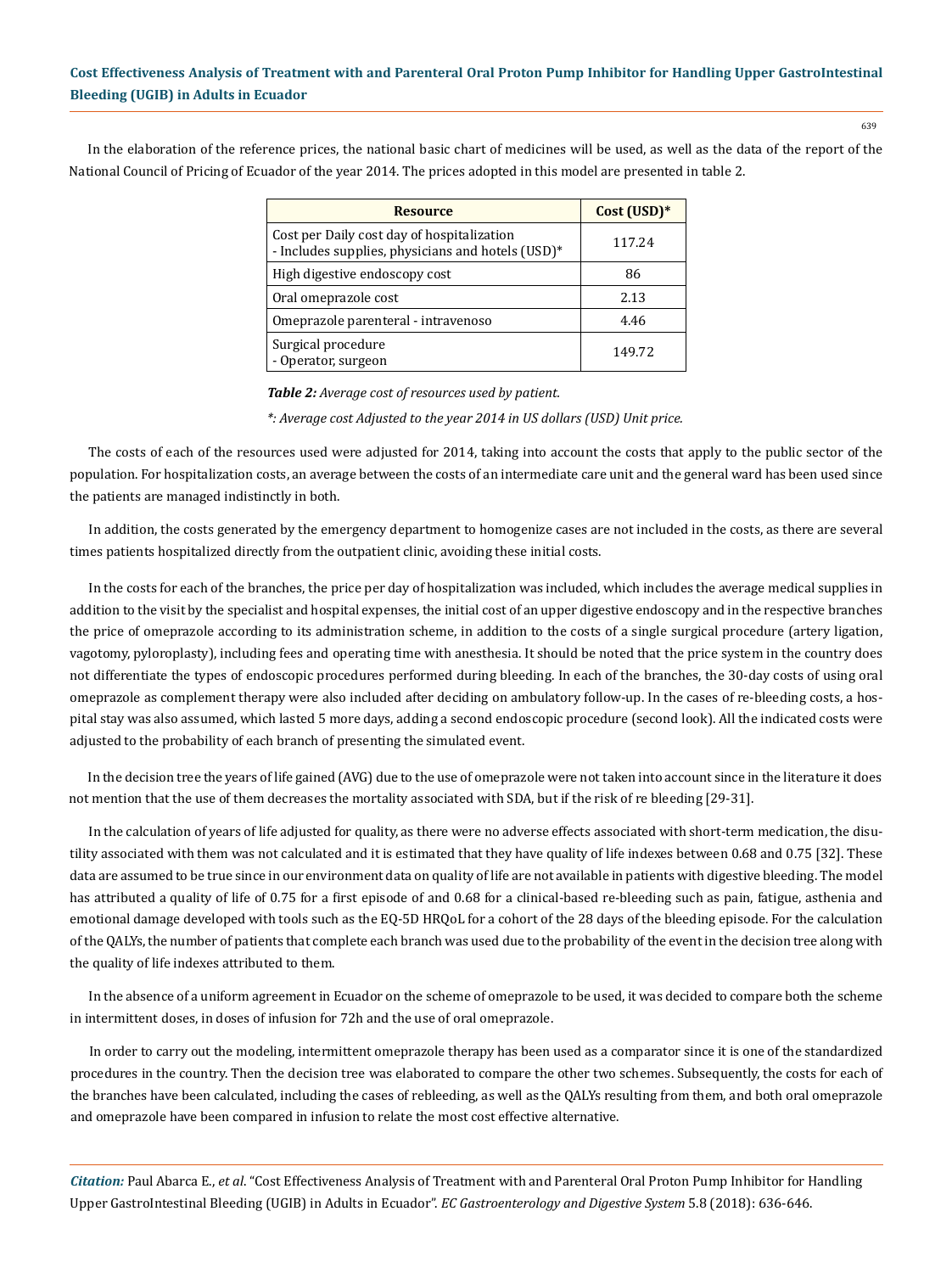We also present the structure of the decision tree model to perform the simulation, as well as all the rates and ORs found in the literature transformed into transition probabilities for each branch. All the attachments have been processed in Excel 2016.

## **Results**

The simulation of 1000 patients was performed for a period of 30 days of evolution of the disease. All those who presented a Forrest scale of up to IIb, or a risk of high bleeding re (> 15%) were included.

The hospital costs, in any circumstance, after an episode of digestive bleeding surpass \$ 75,000 US dollars in Ecuador, for an estimated 1000 cases admitted to a public hospital. More than 30% of the costs derived from this pathology are represented exclusively by the hospital stay. At the same time, the cost of a patient that requires surgical intervention rises by 40% only due to costs derived from it.

In each of the branches of the study it was possible to demonstrate the different proportions of patients who reached them. Table 3 summarizes the costs and QALYs for each of the branches proposed in the model.

|                                           | Costs (usd) | <b>AVACs</b> |       |  |  |  |  |
|-------------------------------------------|-------------|--------------|-------|--|--|--|--|
| Omeprazole in continuous infusion         |             |              |       |  |  |  |  |
| Surgery percentages                       | 2,80%       | 44004.24     | 19,0  |  |  |  |  |
| Percentage of rebleeding without surgery  | 4,20%       | 59718.12     | 28.6  |  |  |  |  |
| Percentage Without rebleeding             | 93,00%      | 697183.8     | 678.9 |  |  |  |  |
| Intermittent Omeprazole (40mg every 12h)  |             |              |       |  |  |  |  |
| Percentage of surgeries                   | 4.5%        | 68914,8      | 30.6  |  |  |  |  |
| Percentage of re bleeding without surgery | 35%         | 41451,6      | 20.4  |  |  |  |  |
| Percentage Without re bleeding            | 92.5%       | 656306       | 675.3 |  |  |  |  |
| Omeprazol Oral (40mg cada 12h)            |             |              |       |  |  |  |  |
| Percentage of surgeries                   | 1.22%       | 18543,3612   | 8.3   |  |  |  |  |
| Percentage of re bleeding without surgery | 11.78%      | 161092,417   | 80.1  |  |  |  |  |
| Percentage Without re bleeding            | 87%         | 605119,8     | 635.1 |  |  |  |  |

*Table 3: Percentage of patients of each therapeutic option, associated costs and QALYs earned.*

In addition, a comparison was made between each of the options to check the most effective cost of the 3 alternatives.

The results were reviewed with the intermittent omeprazole as buyer for the other alternatives, calculating the difference between each of them in both costs and QALYs gained estimating the Incremental Cost Effectiveness Ratio (ICER). These results are shown in table 4.

| <b>Therapeutic Option</b> | <b>Total costs</b><br>(USD) | <b>AVACs</b><br>totals |            | Difference of<br><b>HVACs</b> | Difference of<br>Costs | <b>RCEI</b> |
|---------------------------|-----------------------------|------------------------|------------|-------------------------------|------------------------|-------------|
| Omeprazole intermittent   | 766672.4                    | 726,25                 | Comparator |                               |                        |             |
| Omeprazole and infusion   | 800906.16                   | 726.5                  |            | 0.25                          | 34233.76               | 136935,04   |
| Omeprazole Oral           | 784755.58                   | 723,5                  |            | $-2.75$                       | 18083,18               | 6575.7      |

*Table 4: Comparison of therapeutic alternatives, cost difference, difference in QALYs and ICER for 1,000 patients.*

*Citation:* Paul Abarca E., *et al*. "Cost Effectiveness Analysis of Treatment with and Parenteral Oral Proton Pump Inhibitor for Handling Upper GastroIntestinal Bleeding (UGIB) in Adults in Ecuador". *EC Gastroenterology and Digestive System* 5.8 (2018): 636-646.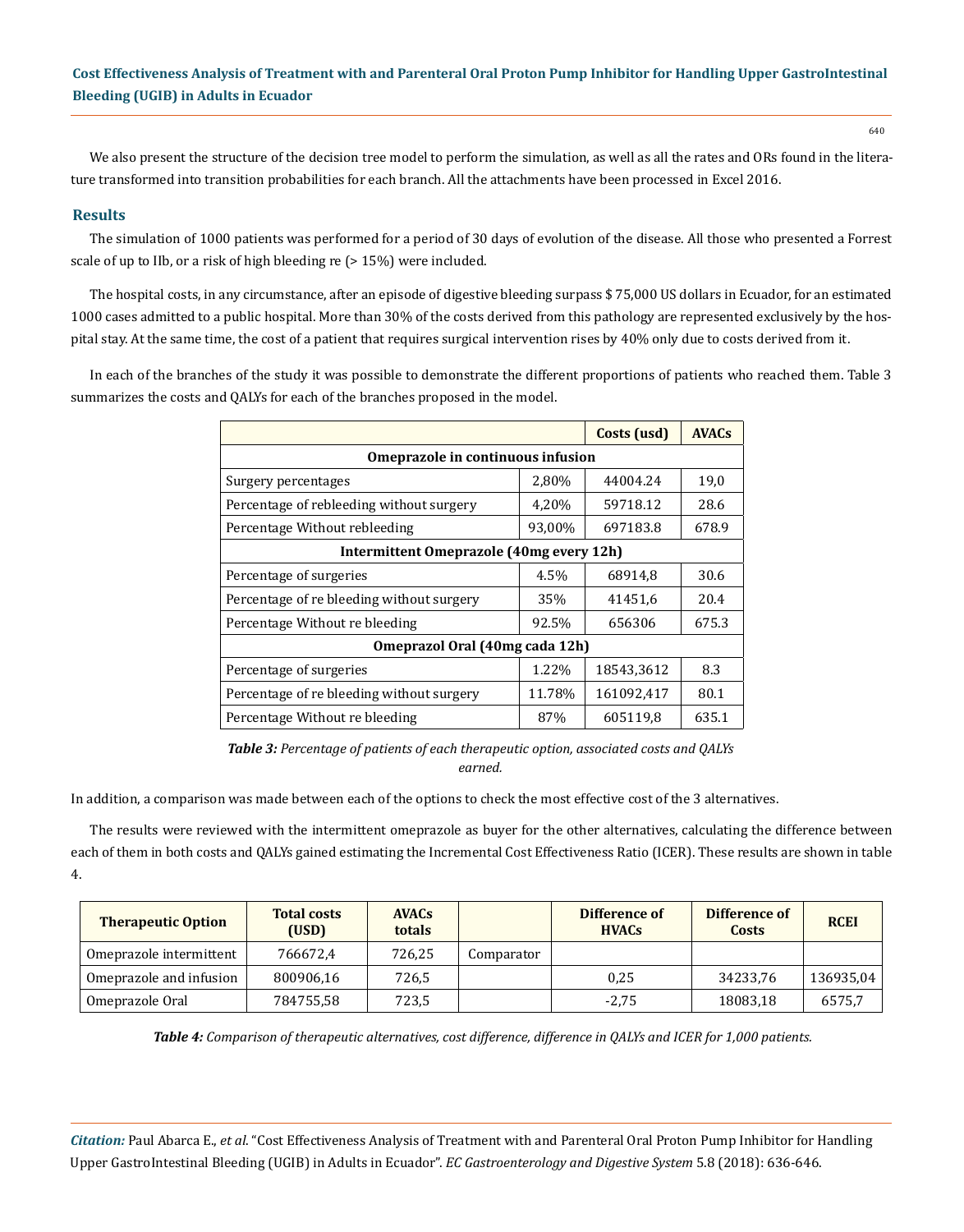641

In the comparison of the alternatives with respect to the intermittent omeprazole, administration in infusion is more expensive and more effective, whereas the use of omeprazole orally is a more expensive alternative, but at the same time less effective than the original comparator, being dominated by this, so RCEI would not be relevant. In addition, its relationship with the efficiency threshold that is summarized in figure 2 has been estimated.



## *Figure 2: Cost Plan - effectiveness of the use of omeprazole in SDA.*

*It is observed how the alternative infusion is located in the first quadrant of the cost effectiveness plane, being more costly, but at the same time more effective than the intermittent (comparator). The gray coordinate represents the oral omeprazole in quadrant IV, which indicates that it is a less effective alternative but more expensive, therefore, dominated by the comparator. In addition, you can see how the efficiency threshold is placed on the graph (yellow line) with an approximate ratio of 9300 usd per QALY gained.*

Post-discharge costs are based exclusively on outpatient management with oral omeprazole in the next 30 days to the event being \$ 128 US dollars.

The QALYs earned were calculated for each of the branches of the model. These were greater in all the branches each time the patients did not present re bleeding. In the cases of re-bleeding, the QALYs gained are greater as long as the patient has not undergone surgery, a fact that is more influential in the case of oral omeprazole, where these decrease dramatically when being operated on by surgery.

## **Discussion**

This work is carried out to explore the use and costs associated with three different schemes of treatment with omeprazole, for people presenting with SDA in public hospitals of the Ecuadorian national health system, from admission to hospitalization up to 30 days after the event In addition, the quality of life of the patients expressed in quality-adjusted life years (QALYs) is evaluated to perform a costeffectiveness analysis of each of these, using a decision tree model.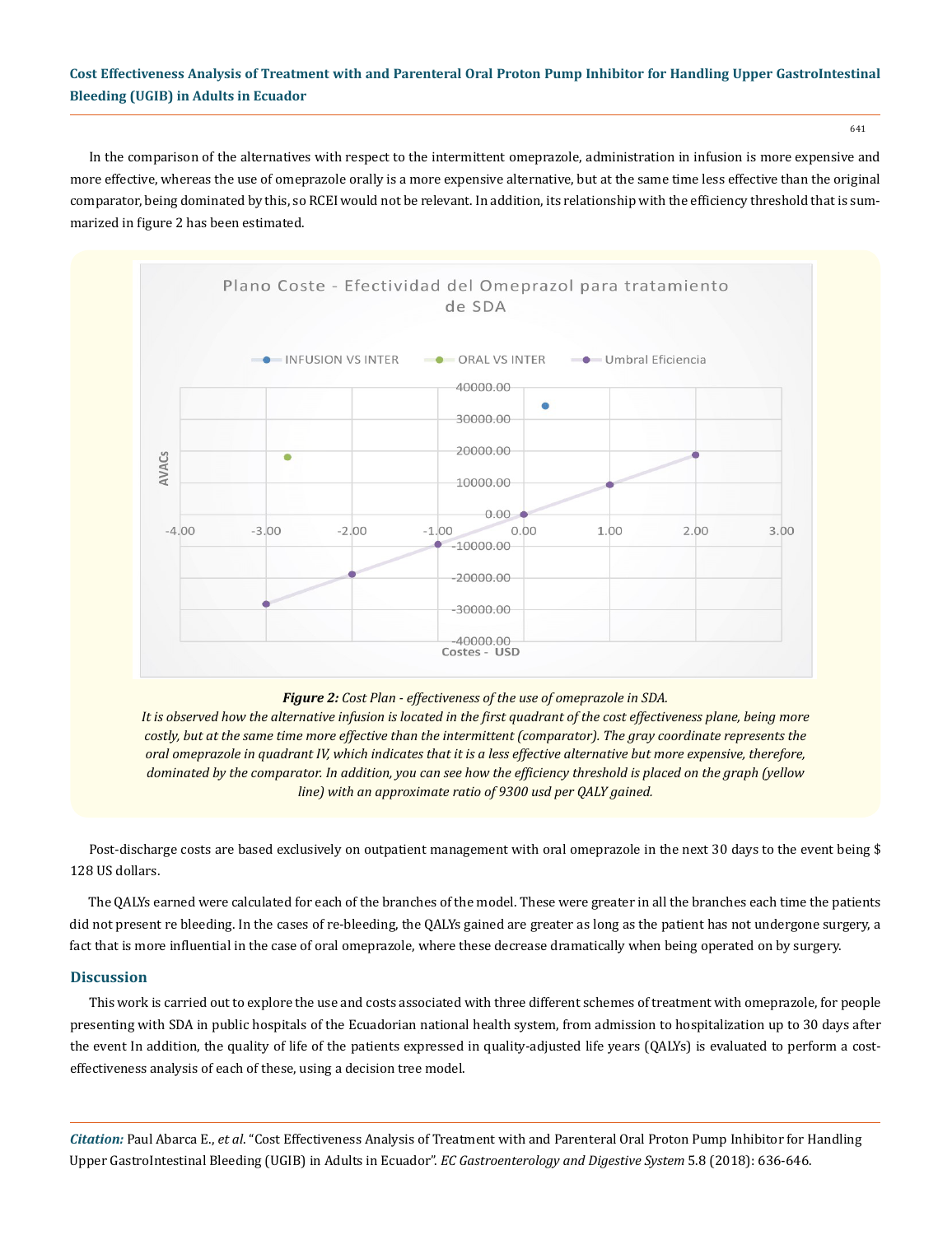642

For the simulation, a number of 1,000 patients was used, the average recommended for this type of analysis [33].

The cost related to an episode of high digestive bleeding in Ecuador exceeds \$ 75,000 in a period of 30 days for a simulation of 1000 patients. These, however, are costs related to the public health system that are far below the cost associated with the private health system in the country, so they cannot be generalized for the entire medical practice.

It should be noted that 30% of the costs are associated with the hospital stay represented by medical visits, supplies and hospitality. While the most important overall difference is based on the frequency and amount of medication use it is important to note that, in addition, the costs associated with the procedures resulted in an additional \$ 86,000 for endoscopic procedures without re bleeding.

The time in which the endoscopy is performed (< 12h or > 12h) has been shown to influence the final costs due to the fact that the length of hospital stay decreases by an average of 1.7 days for early interventions [34]. However, in our environment, we must consider adding the costs derived from resources in order to perform an early EDA. In addition, there are works that indicate even longer hospital stay for an episode of SDA than modeling [35].

For all patients who had re bleeding episodes, the hospital stay was prolonged by an average of 5 days. Within the simulation model, the decrease in hospital stay, being a more variable data, did not change the projection of the final results. Assuming that the stay lasted for only two days, it was observed that oral omeprazole presented final costs slightly lower than the comparator (intermittent) by an average of \$ 1200 for 1000 simulated patients, something that has been considered of little importance taking into account the lower effectiveness of it compared to the alternatives.

Every simulated patient after a surgical intervention had a total cost increase in an average of 40% associated with the intervention and a clear reduction in the simulated quality of life according to data from the literature [32]. The deterioration of the quality of life of patients with re-bleeding is attributed in greater proportion to abdominal pain, problems with daily activities, discomfort, anxiety and depression.

The probabilities of transition between the different states vary according to the therapeutic option chosen for the model, being the probability of re bleeding the highest in the oral omeprazole group, however, it is striking that in this same group the risk the need for a surgical intervention is lower compared to the other groups, causing in turn that the QALYs gained in this option are greater than the comparators or alternatives.

The probability of re bleeding in patients receiving omeprazole parenterally in any of the groups is similar, however, those who are in the group of need for surgical intervention is less with intermittent PPI therapy, which would explain why This therapy becomes dominant when we talk about costs and effectiveness gained by it.

Since the need for surgical intervention is different among the alternatives, analyzing the adverse effects of it would be a priority in an extension of the present work.

When reviewing the most cost effective option, oral omeprazole was ruled out because it was dominated by the original comparator (intermittent omeprazole), so it's ICER is not presented, a finding discussed with revised economic drug literature [36-39].

The strategy with omeprazole IV in infusion for 72h is a more expensive and at the same time more effective strategy, however, the increase in effectiveness is modest (0.25 QALYs) compared to the cost of this approximate to \$ 34,230 which represents a total cost of \$ 136,920 for earn a QALY on this model.

The costs after hospital discharge are very variable, although patients may have been managed on an outpatient basis exclusively with omeprazole orally in the following 30 days, it can also be assumed that re bleeding occurs during this period of time, raising even more the costs of re bleeding due to the inclusion of emergency care. In the current construction model it is assumed that the bleeding episode occurred only during hospitalization, so the variability of costs after discharge is almost nil among all therapeutic options.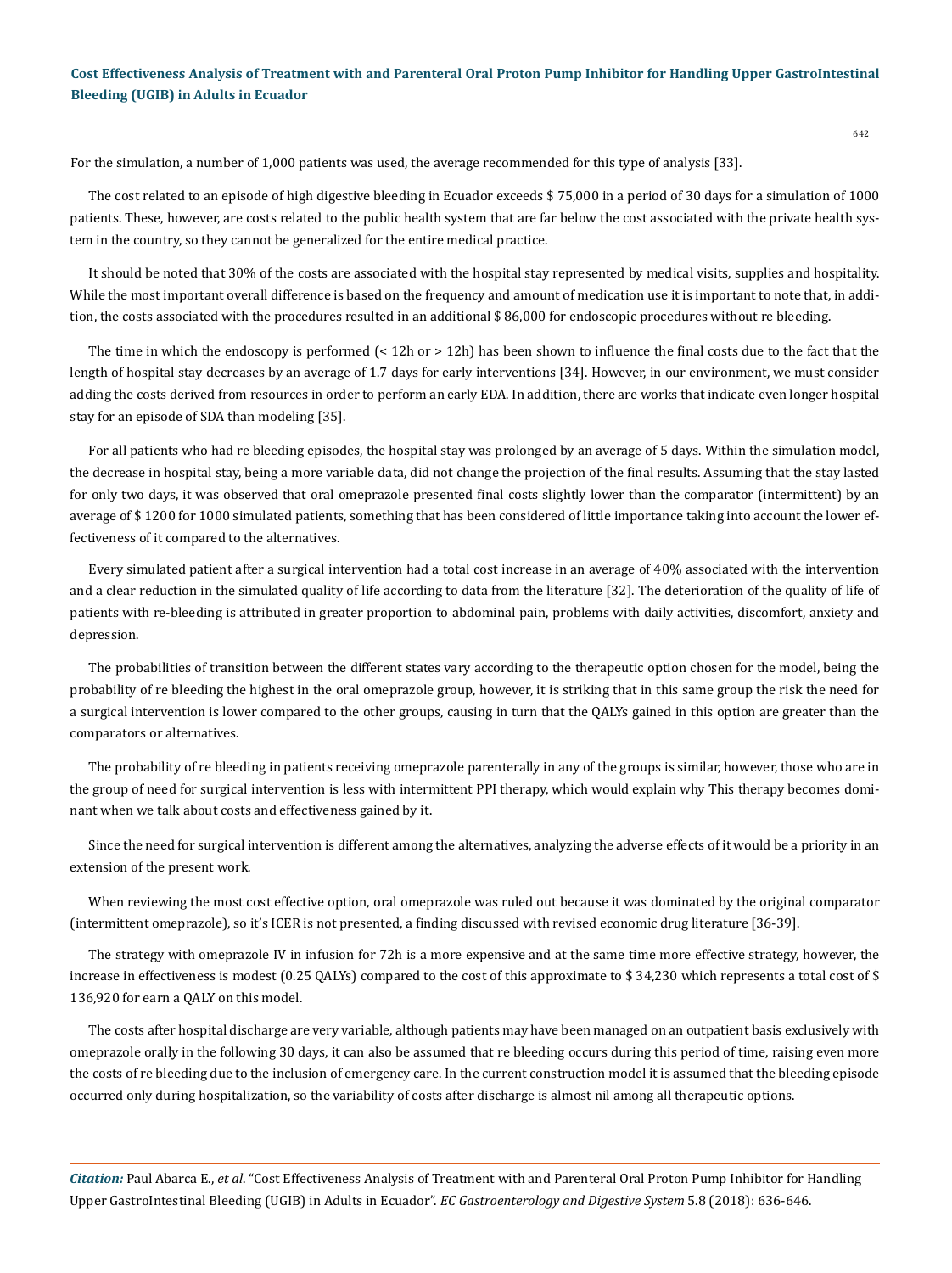It is important to note that although omeprazole in infusion has a slightly lower probability of bleeding than intermittent bleeding, the costs avoided by Re adimittance, including emergency costs, have not been considered in this analysis.

As health decision-makers, it is necessary to consider that the efficiency threshold and the cost of QALYs proposed for the country were related between the Gross Domestic Product (GDP) and the population density, resulting in that for our environment the willingness to pay can range from \$ 9,390/QALY gained up to \$ 27,960/QALY. Where in neither case would it exceed the threshold to gain 1 QALY by the use of omeprazole in infusion.

Since these cost effectiveness ratios use the effects only 30 days after bleeding, the data presented is expressed in this period. A work that estimates long-term effectiveness and evaluates its consequences will show long-term results in each of the alternatives.

By crossing the variables in the cost effectiveness plane (Figure 2) we can see how the option of omeprazole in infusion, despite being more expensive and more effective, exceeds the efficiency threshold that we as health decision-makers would be willing to cover, resulting in It is the most cost - effective alternative for our environment. In turn, oral omeprazole is dominated by the comparator.

Sensitivity analysis has not been carried out because the data have been taken as true since there is no other information that yields alternative values of them.

The work presents some limitations that must be considered before being generalized. First, the perspective of the health financier has been taken, for this reason the social context and the costs incurred by the patient were not considered. Second, the cost data has been taken from Ecuadorian public information, so its external validity is compromised even for private areas in the same environment.

Although most economic analyzes take into account the costs to reduce a rebleeding episode, it has been decided to measure the QALYs as another measure of independent effectiveness.

Based on the foregoing, we believe that the intermittent omeprazole alternative is underestimated within hospital management, taking into account the high costs involved in maintaining an episode of SDA with continuous infusion therapy in our setting.

To validate the data presented, studies of quality of life in our environment are mandatory as they could influence the model and the interpretation of these results.

#### **Conclusions**

- This is the first work that quantifies the costs related to health in the UGIB in Ecuador.
- Intermittent omeprazole is the most cost effective alternative for managing UGIB in the public health system in Ecuador.
- The alternative chosen for the acute management of this pathology is the key to define the related costs. Costs beyond the health sector are important and should be considered in future research lines.
- These data can assist health decision-makers in developing protocols that include the least expensive option without significant loss of effectiveness and may help future research to assess the impact of new therapies for managing SDA.

The data have been taken as certain. there is not enough information about alternative values of variables that could be uncertain. That's why we have not performed an sensitivity analysis.

The data of quality of life have been taken from the literature, since no quality of life indexes are available in our field. It is therefore supposed, therefore, given. A natural extension of the work would be obtaining own data of quality of life related to health.

Note on the AVAC: The selected period for effects is only 30 days. The calculated rcei refer to that period. An extension of the work could estimate the results throughout the time, estimate, in its case, the mortality and the evolution in the time of the problems in each alternative.

*Citation:* Paul Abarca E., *et al*. "Cost Effectiveness Analysis of Treatment with and Parenteral Oral Proton Pump Inhibitor for Handling Upper GastroIntestinal Bleeding (UGIB) in Adults in Ecuador". *EC Gastroenterology and Digestive System* 5.8 (2018): 636-646.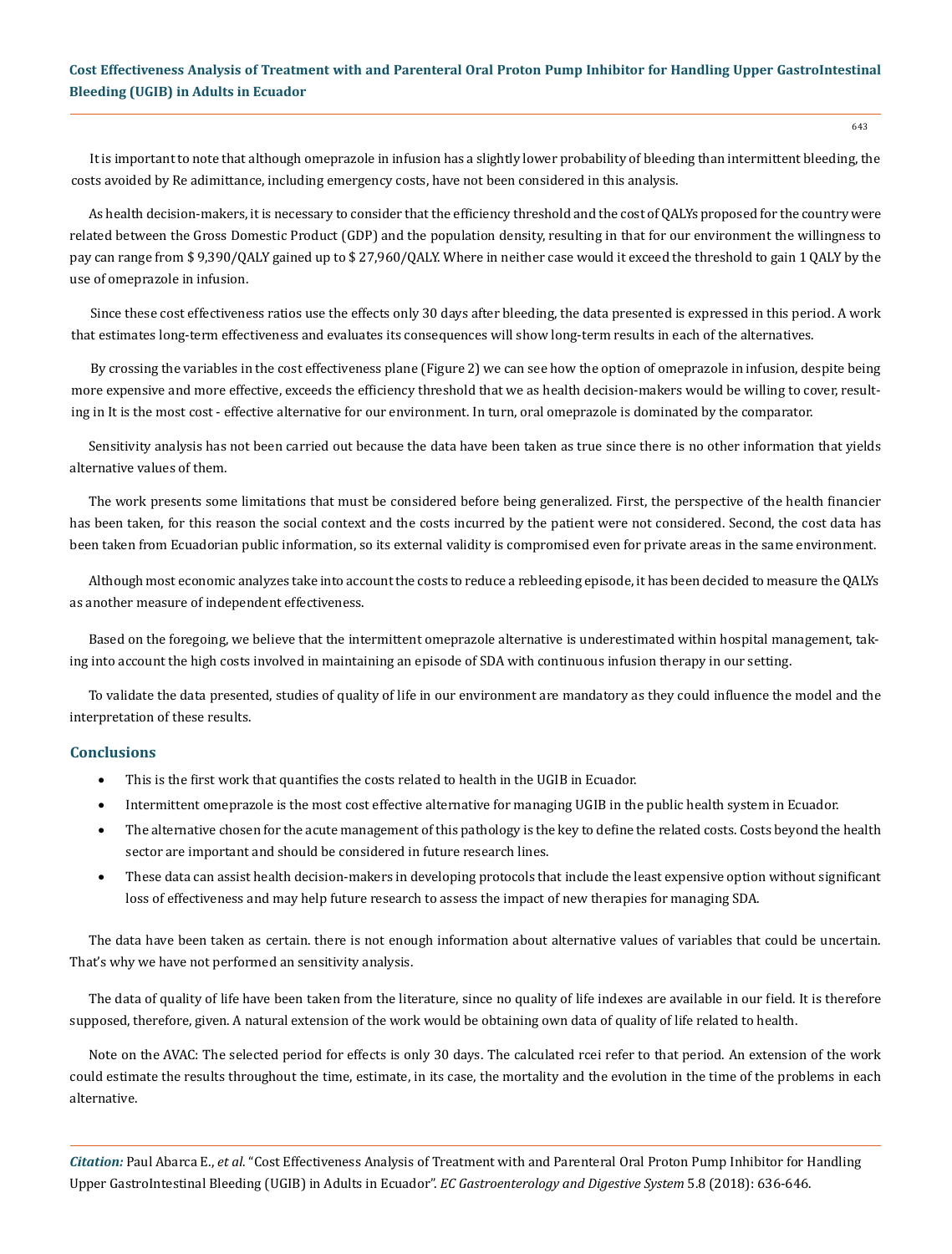644

Costs: The adverse effects of surgery should be analyzed, since the probability of surgery is very different between alternatives.

## **Declaration**

I declare that the present work is original and has been prepared by me in its entirety. In addition, I declare no conflicts of interest in this subject or in some of the parts of the work development.

**Note:** This article has won Roemmers Price for best original investigation at the national Gastroenterology Congress

## **Bibliography**

- 1. Clavijo. "Anuario de Estadísticas Hospitalarias Camas y Egresos". Quito: MSP, DIRECCIÓN DE ESTADÍSTICAS SOCIODEMOGRÁFICAS (2012).
- 2. [Barkun A. "Consensus recommendations for managing patients with nonvariceal upper gastrointestinal bleeding".](https://www.ncbi.nlm.nih.gov/pubmed/14623622) *Annals of Internal Medicine* [139.10 \(2003\): 843-857.](https://www.ncbi.nlm.nih.gov/pubmed/14623622)
- 3. Barkun AN., *et al*[. "International consensus recommendations on the management of patients with nonvariceal upper gastrointesti](https://www.ncbi.nlm.nih.gov/pubmed/20083829)nal bleeding". *[Annals of Internal Medicine](https://www.ncbi.nlm.nih.gov/pubmed/20083829)* 152.2 (2010): 101-113.
- 4. [Gralnek IM "Diagnosis and management of nonvariceal upper gastrointestinal hemorrhage: European Society of Gastrointestinal](https://hungary.pure.elsevier.com/en/publications/diagnosis-and-management-of-nonvariceal-upper-gastrointestinal-he)  [Endoscopy \(ESGE\) Guideline".](https://hungary.pure.elsevier.com/en/publications/diagnosis-and-management-of-nonvariceal-upper-gastrointestinal-he) *Endoscopy* 47.10 (2015): 1-46.
- 5. Rosenstock SJ., *et al*[. "Improving quality of care in peptic ulcer bleeding: nationwide cohort study of 13,498 consecutive patients in](https://www.ncbi.nlm.nih.gov/pubmed/23732464)  [the Danish Clinical Register of Emergency Surgery".](https://www.ncbi.nlm.nih.gov/pubmed/23732464) *The American Journal of Gastroenterology* 108.9 (2013): 1449-1457.
- 6. Lu Y., *et al*[. "Timing and Dosing of IV Proton Pump Inhibitors in acute GI bleeding has low impact on costs".](https://www.ncbi.nlm.nih.gov/pubmed/27140030) *The American Journal of*  [Gastroenterology 111.10 \(2016\): 1389-1398.](https://www.ncbi.nlm.nih.gov/pubmed/27140030)
- 7. SH W., *et al*[. "High Morbidity and mortality of clostridium difficile infection and its associations".](https://www.ncbi.nlm.nih.gov/pubmed/27246801) *Journal of Infection* 73.2 (2016): [115-122.](https://www.ncbi.nlm.nih.gov/pubmed/27246801)
- 8. A A., *et al*[. "Proton Pump Inhibitors use and change in bone mineral density".](https://www.ncbi.nlm.nih.gov/pubmed/27242025) *International Journal of Rheumatic Diseases* 19.9 (2016): [864-868.](https://www.ncbi.nlm.nih.gov/pubmed/27242025)
- 9. JA., *et al*[. "Adverse Event Reporting for Proton Pump Inhibitors Teraphy: An overview of Systematic reviews".](https://www.ncbi.nlm.nih.gov/pubmed/27188706) *Otolaryngology–Head and Neck Surgery* [155.4 \(2016\): 547-554.](https://www.ncbi.nlm.nih.gov/pubmed/27188706)
- 10. F A., *et al*[. "Efficacy ans Safety of proton pomp inhibitors for stress ulcers prophylaxis in critical ill patients".](https://www.ncbi.nlm.nih.gov/pubmed/27142116) *Crtical Care* 20.1 (2016): [120.](https://www.ncbi.nlm.nih.gov/pubmed/27142116)
- 11. E W., *et al*[. "Proton Pump Inhibitors increase incidence od NSAIDS drug- Induced small bowel Injury".](https://www.ncbi.nlm.nih.gov/pubmed/26538205) *Clinical Gastroenterology and Hepatology* [14.6 \(2016\): 809-815.](https://www.ncbi.nlm.nih.gov/pubmed/26538205)
- 12. Salud CNd. "Cuadro Nacional de medicamentos básicos". Quito: MSP, Comisión Nacional de Medicamentos e Insumos (2013).
- 13. HUMANO. "Secretaría técnica de fijación y revisión de precios de medicamentos de uso humano". QUITO: MSP, SECRETARIA TÉCNICA (2013).
- 14. [John R Saltzman MF. "Overview of the treatment of bleeding peptic ulcers". UpToDate \(2015\).](https://www.uptodate.com/contents/overview-of-the-treatment-of-bleeding-peptic-ulcers)
- 15. Laine LJD., *et al*. "Management of patients with ulcer bleeding". *[The American Journal of Gastroenterology](https://gi.org/guideline/management-of-patients-with-ulcer-bleeding/)* 107 (2012): 345-360.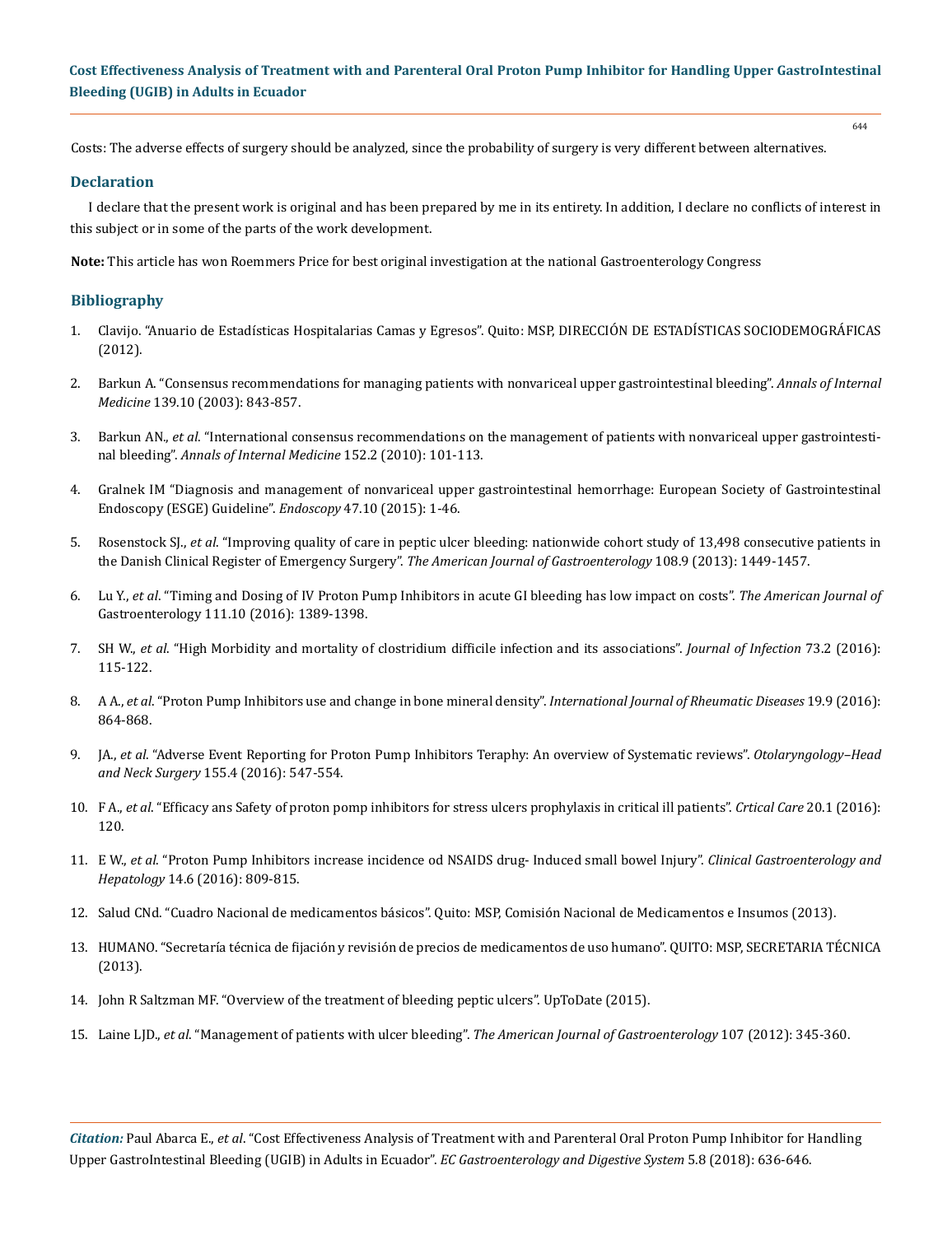- 645
- 16. Sachar H., *et al*[. "Intermittent vs continuous proton pump inhibitor therapy for high-risk bleeding ulcers: a systematic review and](https://www.ncbi.nlm.nih.gov/pubmed/25201154)  meta-analysis". *[JAMA Internal Medicine](https://www.ncbi.nlm.nih.gov/pubmed/25201154)* 174.11 (2014): 1755-1762.
- 17. Spiegel B., *et al*[. "The cost-effectiveness and budget impact of intravenous versus oral proton pump inhibitors in peptic ulcer hemor](https://www.ncbi.nlm.nih.gov/pubmed/16844422)rhage". *[Clinical Gastroenterology and Hepatology](https://www.ncbi.nlm.nih.gov/pubmed/16844422)* 4.8 (2006): 988-997.
- 18. Soi J., *et al*[. "Meta-analysis: comparison of oral vs. intravenous proton pump inhibitors in patients with peptic ulcer bleeding".](https://www.ncbi.nlm.nih.gov/pubmed/23915096) *Alimen[tary Pharmacology and Therapeutics](https://www.ncbi.nlm.nih.gov/pubmed/23915096)* 38.7 (2013): 721-728.
- 19. Sung JJ., *et al*[. "Effects of intravenous and oral esomeprazole in the prevention of recurrent bleeding from peptic ulcers after endo](https://www.ncbi.nlm.nih.gov/pubmed/24777150)scopic therapy". *[The American Journal of Gastroenterology](https://www.ncbi.nlm.nih.gov/pubmed/24777150)* 109.7 (2014): 1005-1010.
- 20. van Rensburg C., *et al*[. "Clinical trial: intravenous pantoprazole vs. ranitidine for the prevention of peptic ulcer rebleeding: a multicen](https://www.ncbi.nlm.nih.gov/pubmed/19053987)tre, multinational, randomized trial". *[Alimentary Pharmacology and Therapeutics](https://www.ncbi.nlm.nih.gov/pubmed/19053987)* 29.5 (2009): 497-507.
- 21. Cheng HC Wea., *et al*[. "Double oral esomeprazole after a 3-day intravenous esomeprazole infusion reduces recurrent peptic ulcer](https://www.ncbi.nlm.nih.gov/pubmed/24658598)  [bleeding in high-risk patients: a randomised controlled study".](https://www.ncbi.nlm.nih.gov/pubmed/24658598) *Gut* 63.12 (2014): 1864-1872.
- 22. Forrest JA FNSD., *et al*[. "Endoscopy in gastrointestinal bleeding".](https://www.ncbi.nlm.nih.gov/pubmed/4136718) *Lancet* 17 (1974): 394-397.
- 23. Bai Y., *et al*[. "Intravenous Esomeprazole for Prevention of Peptic Ulcer Rebleeding: A Randomized Trial in Chinese Patients".](https://www.ncbi.nlm.nih.gov/pubmed/26581750) *Advances in Therapy* 32.11 [\(2015\): 1160-1176.](https://www.ncbi.nlm.nih.gov/pubmed/26581750)
- 24. Sung JJ., *et al*[. "Intravenous esomeprazole for prevention of recurrent peptic ulcer bleeding: a randomized trial".](https://www.ncbi.nlm.nih.gov/pubmed/19221370) *Annals of Internal Medicine* [150.7 \(2009\): 455-464.](https://www.ncbi.nlm.nih.gov/pubmed/19221370)
- 25. Kim K., *et al*[. "Can proton pump inhibitors reduce rebleeding following Histoacryl sclerotherapy for gastric variceal hemorrhage?".](https://www.ncbi.nlm.nih.gov/pubmed/26354053)  *[The Korean Journal of Internal Medicine](https://www.ncbi.nlm.nih.gov/pubmed/26354053)* 30.5 (2015): 593-601.
- 26. El Ouali S., *et al*[. "Timing of rebleeding in high-risk peptic ulcer bleeding after successful hemostasis: a systematic review".](https://www.ncbi.nlm.nih.gov/pubmed/25390616) *Canadian [Journal of Gastroenterology and Hepatology](https://www.ncbi.nlm.nih.gov/pubmed/25390616)* 28.10 (2014): 543-548.
- 27. Neumann., *et al*[. "Comparison of different regimens of proton pump inhibitors for acute peptic ulcer bleeding".](https://www.ncbi.nlm.nih.gov/pubmed/23760821) *The Cochrane Data[base of Systematic Reviews](https://www.ncbi.nlm.nih.gov/pubmed/23760821)* 6 (2013).
- 28. GI Leontiadis., *et al*[. "Systematic reviews of the clinical effectiveness and cost-effectiveness of proton pump inhibitors in acute upper](https://www.ncbi.nlm.nih.gov/pubmed/18021578)  gastrointestinal bleeding". *[Health Technology Assessment](https://www.ncbi.nlm.nih.gov/pubmed/18021578)* 11.51 (2007): 1-164.
- 29. Alshamsi F., *et al*[. "Efficacy and safety of proton pump inhibitors for stress ulcer prophylaxis in critically ill patients: a systematic](https://www.ncbi.nlm.nih.gov/pubmed/27142116)  [review and meta-analysis of randomized trials".](https://www.ncbi.nlm.nih.gov/pubmed/27142116) *Critical Care* 20.1 (2016): 120.
- 30. Health ODaTi., *et al*[. "Continuous versus Intermittent Intravenous Pantoprazole for Acute Gastrointestinal Bleeding: A Review of the](https://www.ncbi.nlm.nih.gov/books/NBK304732/)  [Clinical Effectiveness and Guidelines".](https://www.ncbi.nlm.nih.gov/books/NBK304732/) *Rapid Response Reports* (2015).
- 31. Zhang Y., *et al* [".Proton pump inhibitors therapy vs H2 receptor antagonists therapy for upper gastrointestinal bleeding after endos](https://www.ncbi.nlm.nih.gov/pubmed/26034370)copy: A meta-analysis". *[World Journal of Gastroenterology](https://www.ncbi.nlm.nih.gov/pubmed/26034370)* 21.20 (2015): 6341-6351.
- 32. H E Campbell., *et al* [. "Costs and quality of life associated with acute upper gastrointestinal bleeding in the UK".](https://www.ncbi.nlm.nih.gov/pubmed/25926146) *British Medical Journal* [5.4 \(2015\).](https://www.ncbi.nlm.nih.gov/pubmed/25926146)
- 33. Crespo C SDRJ., *et al* . "Técnicas de modelización en evaluación económica de medicamentos y tecnologpias sanitarias" (2016).
- 34. JairathV KB., *et al* . "Outcome following acute nonvariceal upper gastrointestinal bleeding in relation to time to endoscopy". *Health Tech* 1 (2007): 164.